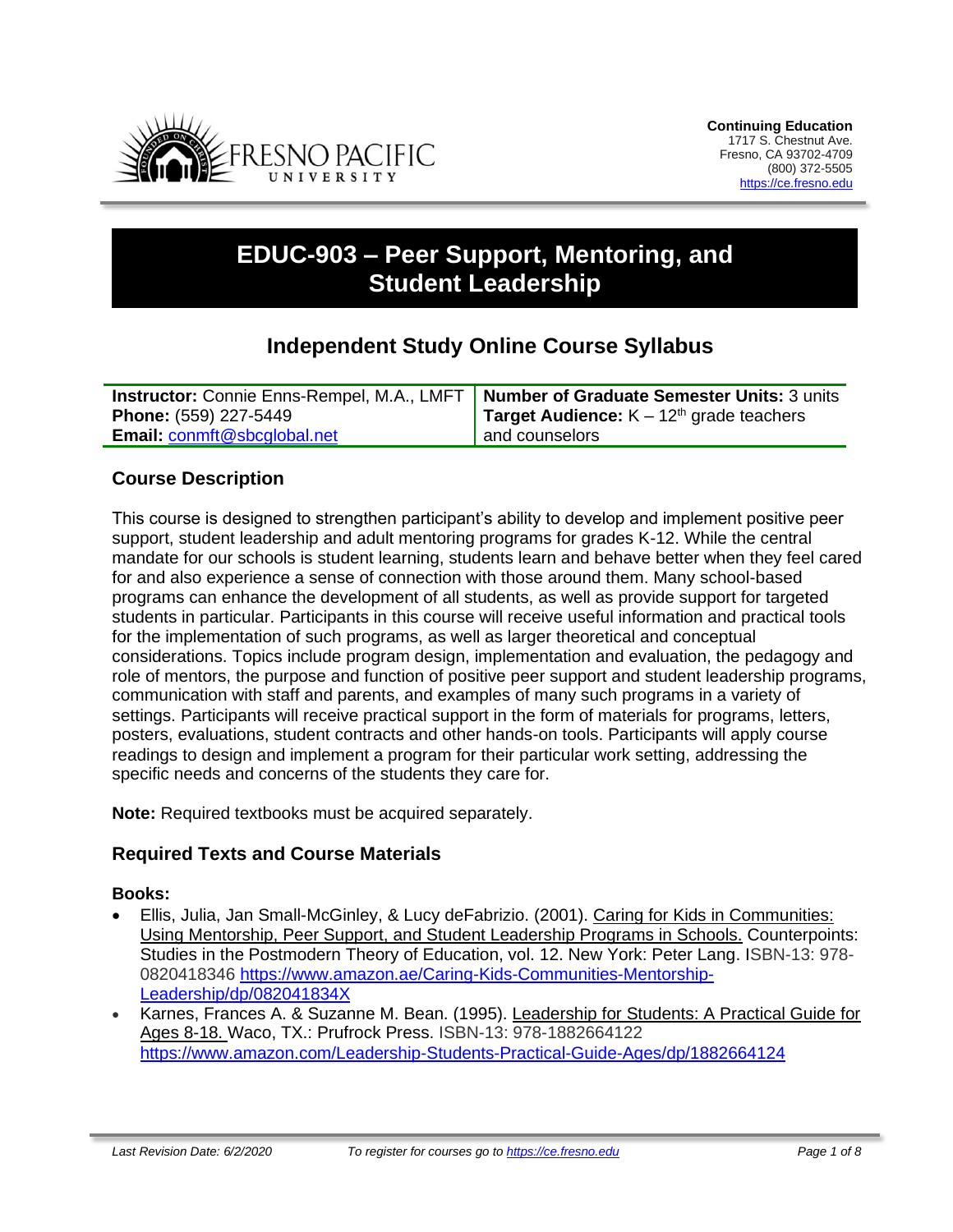**Note:** Students are responsible for purchasing their own textbook, analyzing the content, and applying what they learned to the course assignments. You are welcome to purchase used, ebook, or new versions to save money. You can order the book directly from the publisher or from one of several discount aggregators (for example): [http://books.nettop20.com](http://books.nettop20.com/)

**Online Resources:** Relevant online resources that support the course content and encourage further investigation will be available throughout the course assignments. Active hyperlinks are utilized throughout the course and will link to the appropriate information when clicked. These include videos, podcasts, worksheets, online activities, journal articles and other resources.

**Moodle:** Moodle is a web-based learning management system used to support flexible teaching and learning in both face-to-face and distance courses (e-learning). [https://moodle.org](https://moodle.org/) //<https://moodle.org/demo> // [https://docs.moodle.org](https://docs.moodle.org/)

## **Course Dates**

Self-paced; students may enroll at any time and take up to one year, from the date of registration, to complete assignments. Students may complete assignments in no less than three weeks for a 3 unit course (one week per unit).

#### **National Standards Addressed in This Course**

## **National Board for Professional Teaching Standards (NBPTS)**

[\(http://www.nbpts.org/standards-five-core-propositions/\)](http://www.nbpts.org/standards-five-core-propositions/)

First published in 1989 and updated in 2016, *[What Teachers Should Know and Be Able to Do](http://www.accomplishedteacher.org/)* articulates the National Board's Five Core Propositions for teaching. The Five Core Propositions comparable to medicine's Hippocratic Oath — set forth the profession's vision for accomplished teaching. Together, the propositions form the basis of all National Board Standards and the foundation for National Board Certification. Course assignments have been designed so students can demonstrate excellence against these professional teaching standards whenever possible.

- Proposition 1: Teachers are committed to students and their learning
- Proposition 2: Teachers know the subject they teach and how to teach those subjects to students
- Proposition 3: Teachers are responsible for managing and monitoring student learning
- Proposition 4: Teachers think systematically about their practice and learn from experience
- Proposition 5: Teachers are members of learning communities

## **Continuing Education Program Student Learning Outcomes**

| CE <sub>1</sub> | Demonstrate proficient written communication by articulating a clear focus,<br>synthesizing arguments, and utilizing standard formats in order to inform and<br>persuade others, and present information applicable to targeted use. |
|-----------------|--------------------------------------------------------------------------------------------------------------------------------------------------------------------------------------------------------------------------------------|
| CE <sub>2</sub> | Demonstrate comprehension of content-specific knowledge and the ability to apply it<br>in theoretical, personal, professional, or societal contexts.                                                                                 |
| CE <sub>3</sub> | Reflect on their personal and professional growth and provide evidence of how such<br>reflection is utilized to manage personal and professional improvement.                                                                        |
| CE <sub>4</sub> | Apply critical thinking competencies by generating probing questions, recognizing<br>underlying assumptions, interpreting and evaluating relevant information, and<br>applying their understandings to the professional setting.     |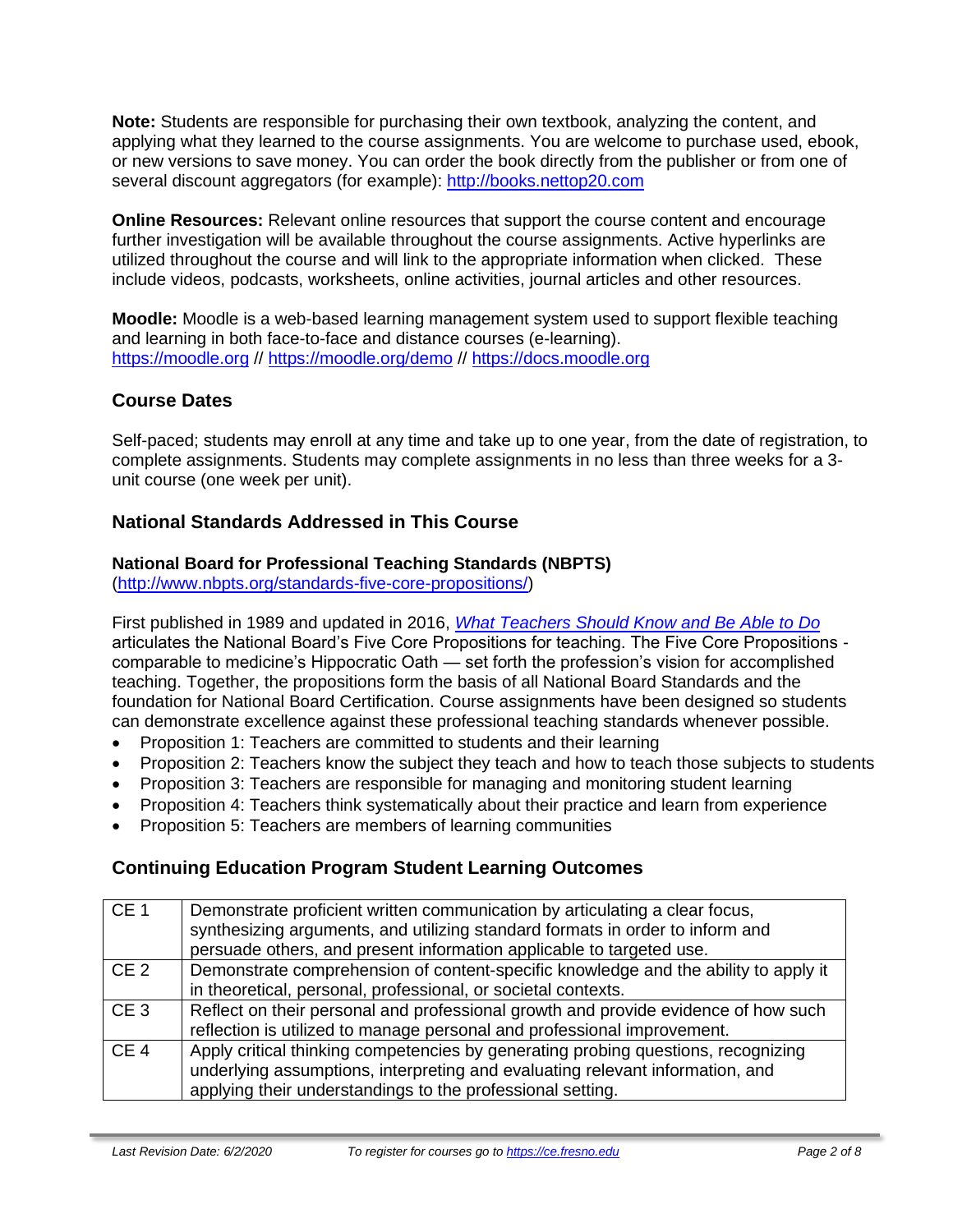| CE <sub>5</sub> | Reflect on values that inspire high standards of professional and ethical behavior as<br>they pursue excellence in applying new learning to their chosen field.                                                                                                         |
|-----------------|-------------------------------------------------------------------------------------------------------------------------------------------------------------------------------------------------------------------------------------------------------------------------|
| CE <sub>6</sub> | Identify information needed in order to fully understand a topic or task, organize that<br>information, identify the best sources of information for a given enquiry, locate and<br>critically evaluate sources, and accurately and effectively share that information. |

## **Student Learning Outcomes (SLOs) for This Course**

|    | <b>Student Learning Outcomes for This Course</b><br>By the end of this course student will be able to:                                                                                                                                                                                                                  | <b>National Standards</b><br><b>Addressed in This</b><br>Course*                           | <b>Continuing</b><br><b>Education Program</b><br><b>Student Learning</b><br><b>Outcomes</b><br>Addressed** |
|----|-------------------------------------------------------------------------------------------------------------------------------------------------------------------------------------------------------------------------------------------------------------------------------------------------------------------------|--------------------------------------------------------------------------------------------|------------------------------------------------------------------------------------------------------------|
| 1. | Students will set goals and articulate the                                                                                                                                                                                                                                                                              | (NBPTS 1, 3, 4) (NPH                                                                       | <b>CEP 1-6</b>                                                                                             |
|    | vision of a specific program that meets the<br>particular needs of their students and setting.                                                                                                                                                                                                                          | 4.1, 4.3, 4.5, 4.6<br>(ASCA A1, A2,<br>B1, C1)                                             |                                                                                                            |
| 2. | Students will develop specific strategies and<br>address practical concerns for such a<br>program, including presenting the program to<br>administration and staff, notification of<br>parents, selection of students, preparation of<br>mentors, organization of necessary supplies,<br>and development of activities. | $\overline{(\text{NBPTS 1}, 3, 5)}$ (NPH<br>4.1, 4.3, 4.4, 4.5<br>(ASCA A1, A2,<br>B1, C1) | <b>CEP 1-6</b>                                                                                             |
| 3. | Students will evaluate existing programs for<br>further development or repetition of program.                                                                                                                                                                                                                           | (NBPTS 1, 2, 3, 5)<br>(NPH 4.1, 4.2, 4.3,<br>4.4, 4.5) (ASCA<br>A1, A2, B1, C1)            | <b>CEP 1-6</b>                                                                                             |
| 4. | Students will assist in developing positive<br>peer relationships or the development of<br>positive adult/student relationships through<br>mentoring.                                                                                                                                                                   | (NBPTS 1, 3, 4) (NPH<br>4.1, 4.3, 4.4, 4.5<br>(ASCA A1, A2,<br>B1, C1)                     | <b>CEP 1-6</b>                                                                                             |
| 5. | Students will support student learning through<br>providing a positive, caring school<br>environment through these relationships.                                                                                                                                                                                       | (NBPTS 1, 2, 3, 5)<br>(NPH 4.1, 4.2, 4.3,<br>4.4, 4.5) (ASCA<br>A1, A2, B1, C1)            | <b>CEP 1-6</b>                                                                                             |

\* Please refer to the section on **National Standards Addressed in This Course**

\*\* Please refer to the section on **Continuing Education Program Student Learning Outcomes**

## **Topics, Assignments, and Activities**

| <b>Module</b><br><b>Module Title</b> | <b>Module Assignments and Activities</b>                                                    | <b>Points</b><br><b>Possible</b><br>for Each<br><b>Assignment</b> |
|--------------------------------------|---------------------------------------------------------------------------------------------|-------------------------------------------------------------------|
| <b>Welcome Module</b>                | Introduction video<br>Introduce yourself forum<br>Moodle online tutorial<br>Course syllabus |                                                                   |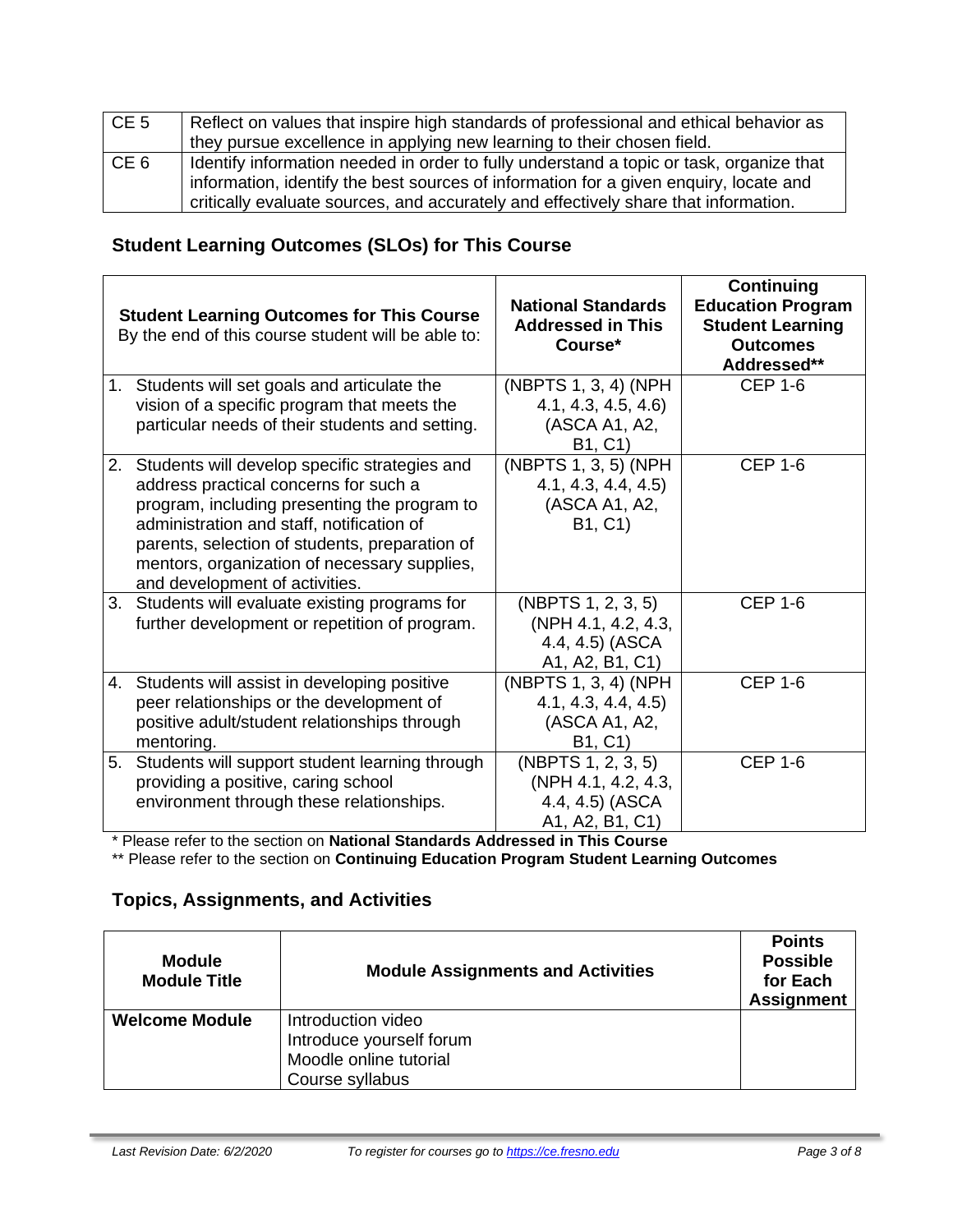| <b>Module 1 - Defining</b>             | Introduction to the topic: Whole Student Education and    |            |
|----------------------------------------|-----------------------------------------------------------|------------|
| <b>Your Context and</b>                | Social Emotional Learning                                 |            |
| Experience                             | 1.1 Written Assignment 1: Defining your context and       | 4 pts      |
|                                        | experience                                                |            |
| <b>Module <math>2 -</math></b> Reading | Reading the required text: Caring for Kids in Communities |            |
| Responses for                          | 2.1 Written Assignment 2: Reflect on your own experience  | 5 pts      |
| Caring for Kids in                     | 2.2 Written Assignment 3: Questions from the book         | 12 pts     |
| Communities                            |                                                           |            |
| <b>Module <math>3 -</math></b> Reading | Read the second required text: Leadership for Students    |            |
| Responses for                          | 3.1 Written Assignment 4: Questions from the book         | 12 pts     |
| Leadership for                         |                                                           |            |
| <b>Students</b>                        |                                                           |            |
| Module $4-$                            | Self- selected readings: 250 pages, a minimum of three    |            |
| <b>Additional Selected</b>             | texts                                                     |            |
| Readings                               | 4.1 Annotated Bibliography                                | 20 pts     |
|                                        | 4.2 Reflection Forum on selected readings                 | 5 pts      |
| <b>Module 5</b> – Program              | Major Program Project: Develop a Program for your own     |            |
| Project                                | setting                                                   |            |
|                                        | 5.1 Major Program Project                                 | 50 pts     |
|                                        | 5.2 Final Reflection Forum                                | 5 pts      |
| Module $6-$                            | Additional website resources                              |            |
| Additional                             |                                                           |            |
| <b>Resources</b>                       |                                                           |            |
| Course Wrap-up-                        | <b>Final Reflection Forum</b><br>$\bullet$                |            |
| Grading and                            | <b>Course Evaluation</b><br>$\bullet$                     |            |
| Evaluation                             | <b>Course Completion Checklist</b><br>$\bullet$           |            |
|                                        | <b>Grade Request / Transcript Request</b>                 |            |
|                                        | <b>TOTAL POINTS</b>                                       | 113 points |

## **Grading Policies, Rubrics, and Requirements for Assignments**

#### **Grading Policies**

- Assignments will be graded per criteria presented in the course rubrics.
- $A = 90-100\%$  and  $B = 80-89\%$ , (anything below 80% will not receive credit.)
- The discernment between an A or a B letter grade is at the discretion of the instructor based on the quality of work submitted (see course rubrics).
- Coursework falling below a B grade will be returned with further instructions.
- All assignments must be completed to receive a grade and are expected to reflect the quality that teacher-training institutions require of professional educators. If completed assignments do not meet this standard, students will be notified with further instructions from the instructor.

#### **Grading Rubrics**

| Grade | <b>Percent</b> | <b>Description</b> | <b>Rubric</b>                                                                                                                                                                        |
|-------|----------------|--------------------|--------------------------------------------------------------------------------------------------------------------------------------------------------------------------------------|
|       | 90-100%        | Excellent          | Meets all course / assignment requirements with<br>significant evidence of subject mastery and<br>demonstration of excellent graduate level<br>professional development scholarship. |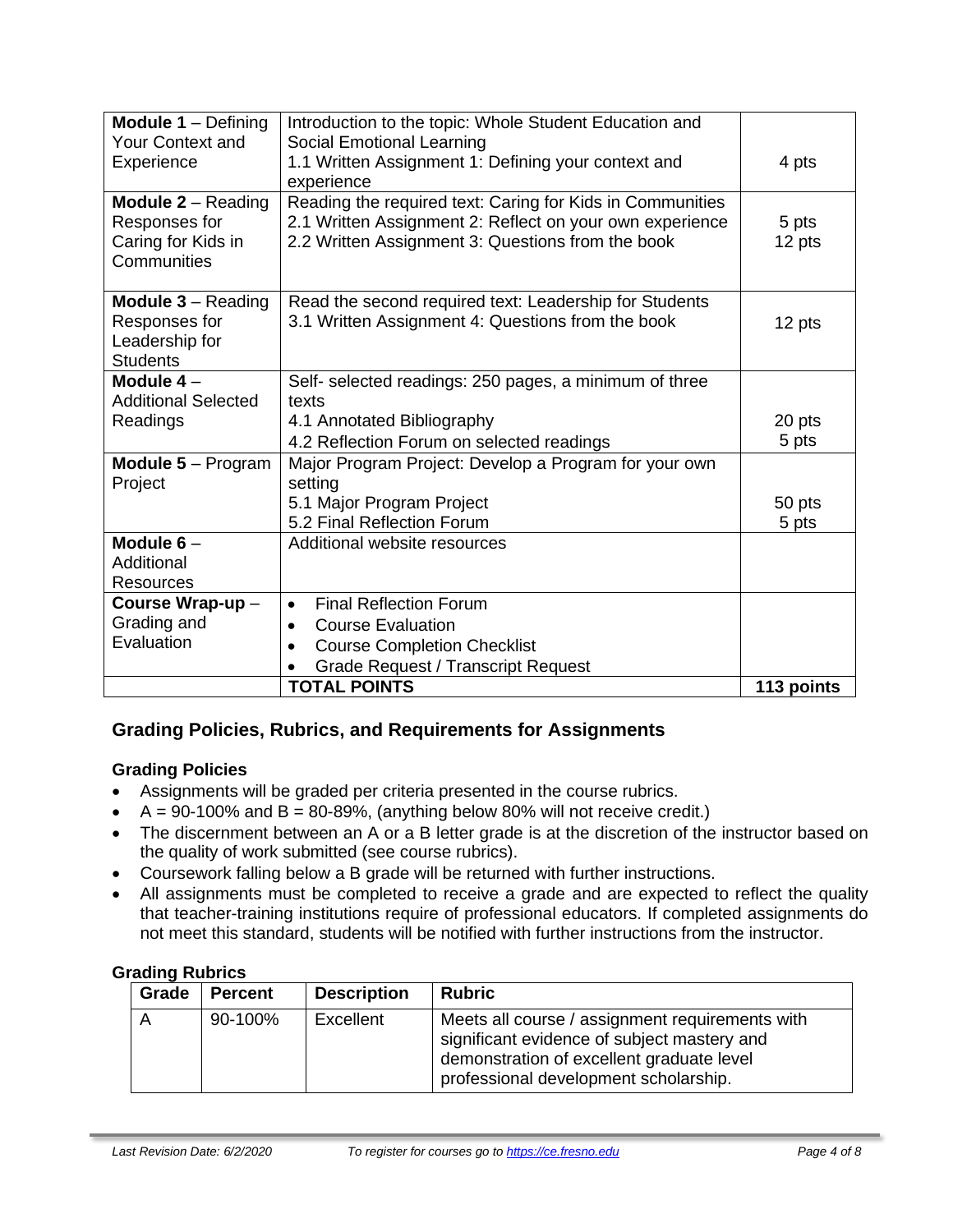| B         | 80-89%    | Very Good    | Adequately meets criteria for all course/assignment<br>requirements - demonstrates subject competency<br>with very good graduate level professional<br>development scholarship.                 |
|-----------|-----------|--------------|-------------------------------------------------------------------------------------------------------------------------------------------------------------------------------------------------|
| <b>NC</b> | Below 80% | Unacceptable | Does not meet the minimum criteria for all<br>course/assignment requirements and demonstrated<br>little, if any, evidence of acceptable graduate level<br>professional development scholarship. |

#### **Writing Requirements**

- **Superior:** Writing is clear, succinct, and reflects graduate level expectations. Clearly addresses all parts of the writing task. Maintains a consistent point of view and organizational structure. Include relevant facts, details, and explanations.
- **Standard:** Writing is acceptable with very few mistakes in grammar and spelling. Addresses most parts of the writing task. Maintains a mostly consistent point of view and organizational structure. Include mostly relevant facts, details, and explanations.
- **Sub-standard:** Writing contains noticeable mistakes in grammar and spelling. Does not address all parts of the writing task. Lacks a consistent point of view and organization structure. May include marginally relevant facts, details, and explanations.

#### **Lesson Plan Requirements**

- **Superior:** Instructional goals and objectives clearly stated. Instructional strategies appropriate for learning outcome(s). Method for assessing student learning and evaluating instruction is clearly delineated and authentic. All materials necessary for student and teacher to complete lesson clearly listed.
- **Standard:** Instructional goals and objectives are stated but are not easy to understand. Some instructional strategies are appropriate for learning outcome(s). Method for assessing student learning and evaluating instruction is present. Most materials necessary for student and teacher to complete lesson are listed.
- **Sub-standard:** Instructional goals and objectives are not stated. Learners cannot tell what is expected of them. Instructional strategies are missing or strategies used are inappropriate. Method for assessing student learning and evaluating instruction is missing. Materials necessary for student and teacher to complete lesson are missing.

#### **Forum Requirements**

- **Superior:** Response was at least 1 page (3 fully developed paragraphs) in length. Thoroughly answered all the posed questions, followed all the assignment directions, proper grammar and no spelling errors. Language is clear, concise, and easy to understand. Uses terminology appropriately and is logically organized.
- **Standard:** Response was ½ to 1 page in length (2-3 fully developed paragraphs). Answered all the questions but did not provide an in-depth analysis, followed most of the assignment directions, proper grammar and no spelling errors. Language is comprehensible, but there a few passages that are difficult to understand. The organization is generally good.
- **Sub-standard:** Response was less than ½ page in length (1 paragraph). Did not answer all the required questions and/or statements or responses were superficial, vague, or unclear, did not follow the assignment directions, many grammar and spelling errors. Is adequately written, but may use some terms incorrectly; may need to be read two or more times to be understood.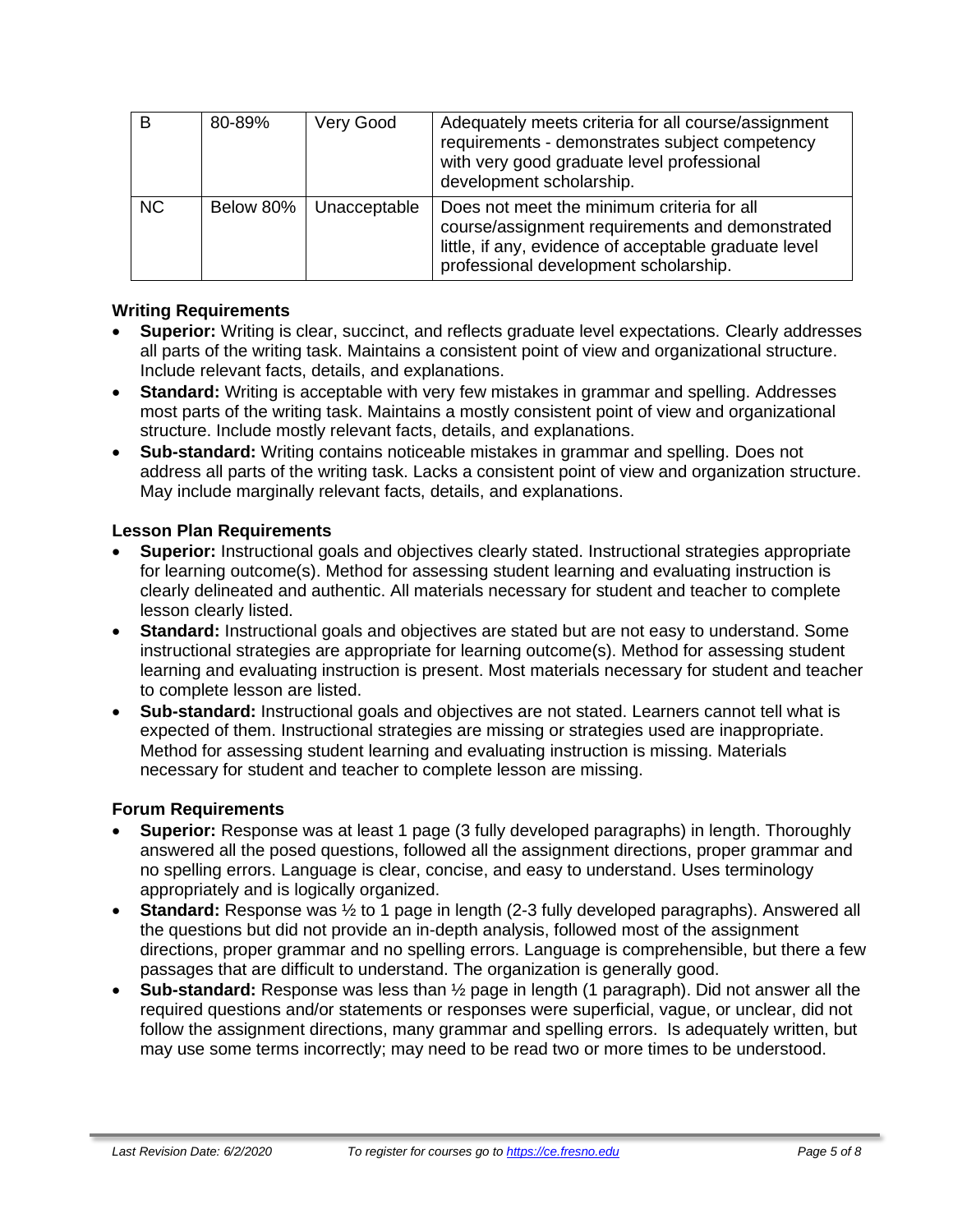#### **Instructor/Student Contact Information**

Throughout the course participants will be communicating with the instructor and their classmates on a regular basis using asynchronous discussion forums. A virtual office is utilized for class questions and students are provided with instructor contact information in the event they want to make email or phone contact. In addition, students are encouraged to email or phone the instructor at any time. Students will also receive feedback on the required assignments as they are submitted.

#### **Forums**

Participation is an important expectation of this course and all online courses. Online discussions promote reflection and analysis while allowing students to appreciate and evaluate positions that others express. While students may not be engaging with the same students throughout this course they will be expected to offer comments, questions, and replies to the discussion question whenever possible. The faculty role in the discussion forum is that of an observer and facilitator.

#### **Coursework Hours**

Based on the Carnegie Unit standard, a unit of graduate credit measures academic credit based on the number of hours the student is engaged in learning. This includes all time spent on the course: reading the textbook, watching videos, listening to audio lessons, researching topics, writing papers, creating projects, developing lesson plans, posting to discussion boards, etc. Coursework offered for FPU Continuing Education graduate credit adheres to 45 hours per semester unit for the 900-level courses. Therefore, a student will spend approximately 90 hours on a typical 2-unit course or 135 hours on a typical 3-unit course.

#### **Services for Students with Disabilities**

Students with disabilities are eligible for reasonable accommodations in their academic work in all classes. In order to receive assistance, the student with a disability must provide the Academic Support Center with documentation, which describes the specific disability. The documentation must be from a qualified professional in the area of the disability (i.e. psychologist, physician or educational diagnostician). Students with disabilities should contact the Academic Support Center to discuss academic and other needs as soon as they are diagnosed with a disability. Once documentation is on file, arrangements for reasonable accommodations can be made. For more information and for downloadable forms, please go to [https://www.fresno.edu/students/academic](https://www.fresno.edu/students/academic-support/services-students-disabilities)[support/services-students-disabilities.](https://www.fresno.edu/students/academic-support/services-students-disabilities)

#### **Plagiarism and Academic Honesty**

All people participating in the educational process at Fresno Pacific University are expected to pursue honesty and integrity in all aspects of their academic work. Academic dishonesty, including plagiarism, will be handled per the procedures set forth in the Fresno Pacific University Catalogue <https://www.fresno.edu/students/registrars-office/academic-catalogs>

#### **Technology Requirements**

To successfully complete the course requirements, course participants will need Internet access, can send and receive email, know how to manage simple files in a word processing program, and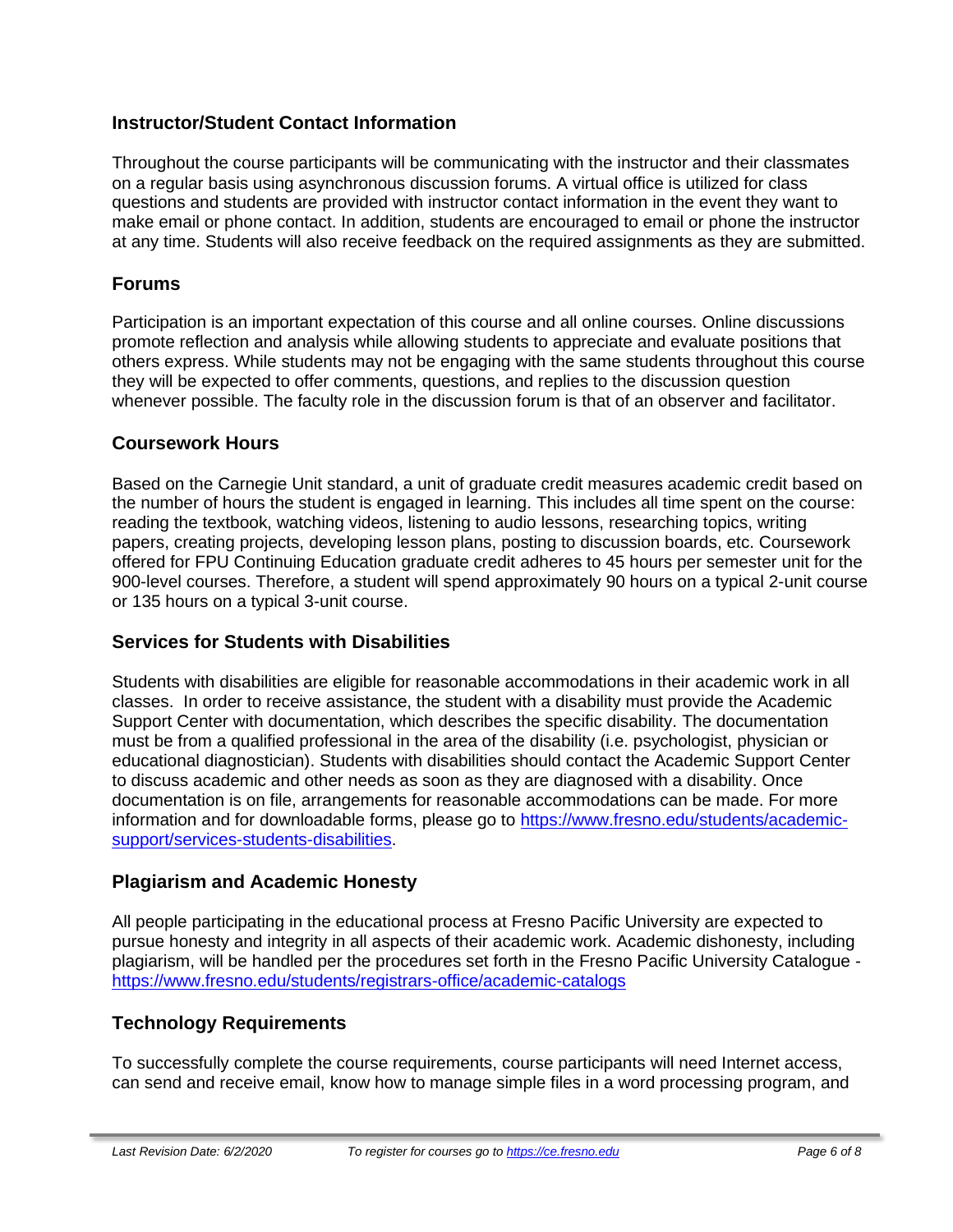have a basic understanding of the Internet. Please remember that the instructor is not able to offer technical support. If you need technical support, please contact your Internet Service Provider.

**Moodle:** This course will be delivered totally online. Moodle is a learning management system that provides students access to online resources, documents, graded assignments, quizzes, discussion forums, etc. Moodle is easy to learn and has a friendly user interface. To learn more about Moodle, go to [https://docs.moodle.org/33/en/Student\\_FAQ.](https://docs.moodle.org/33/en/Student_FAQ) There are also some student tutorials on the Center for Online Learning website at Fresno Pacific University - [https://col.fresno.edu/student.](https://col.fresno.edu/student)

**Moodle Site Login and Passwords:** Students will need to have internet access to log onto [https://ce-connect.fresno.edu.](https://ce-connect.fresno.edu/) The username and password numbers for Moodle access will be sent to you by the university using the email address you submitted at the time of registration. The instructor will then contact you with a welcome communication. If you need help with your username and password recovery, please contact the Continuing Education office at (800) 372- 5505 or (559) 453-2000 during regular office hours - Mon-Fri 8:00 am to 5:00 pm. or email them at [prof.dev@fresno.edu.](mailto:prof.dev@fresno.edu)

**Getting Help with Moodle:** If you need help with Moodle, please contact the Center for Online Learning (COL), by telephone or the website. Help by phone (559) 453-3460 is available Mon-Thurs 8:00 am to 8:00 pm and on Fridays from 8:00 am to 5:00 pm, or by filling out a "Request Services" form at [https://col.fresno.edu/contact/request-services.](https://col.fresno.edu/contact/request-services) Please identify that you are with the "School = Continuing Education".

### **Final Course Grade and Transcripts**

When all work for the course has been completed, students will need to logon to the Continuing Education website [\(https://ce.fresno.edu/my-account\)](https://ce.fresno.edu/my-account) and "Request Final Grade". Once the instructor receives the requests and submits the grade online, students may log back in to view their Final Grade Report or order transcripts online. Please allow at least two weeks for the final grade to be posted. For more information, see the Continuing Education Policies and Procedures at [https://ce.fresno.edu/ce-policies-and-procedures.](https://ce.fresno.edu/ce-policies-and-procedures)

#### **University Policies and Procedures**

Students are responsible for becoming familiar with the information presented in the Academic Catalog and for knowing and observing all policies and procedures related to their participation in the university community. A summary of university policies may be found on the university website at [https://www.fresno.edu/students/registrars-office/academic-catalogs.](https://www.fresno.edu/students/registrars-office/academic-catalogs)

#### **Fresno Pacific University Student Learning Outcomes**

**Student Learning Outcomes Oral Communication:** Students will *exhibit* clear, engaging, and confident oral communication – in both individual and group settings – and will critically *evaluate*  content and delivery components.

**Written Communication:** Students will *demonstrate* proficient written communication by *articulating* a clear focus, *synthesizing* arguments, and utilizing standard formats in order to *inform* and *persuade* others.

**Content Knowledge:** Students will *demonstrate* comprehension of content-specific knowledge and the ability to apply it in theoretical, personal, professional, or societal contexts.